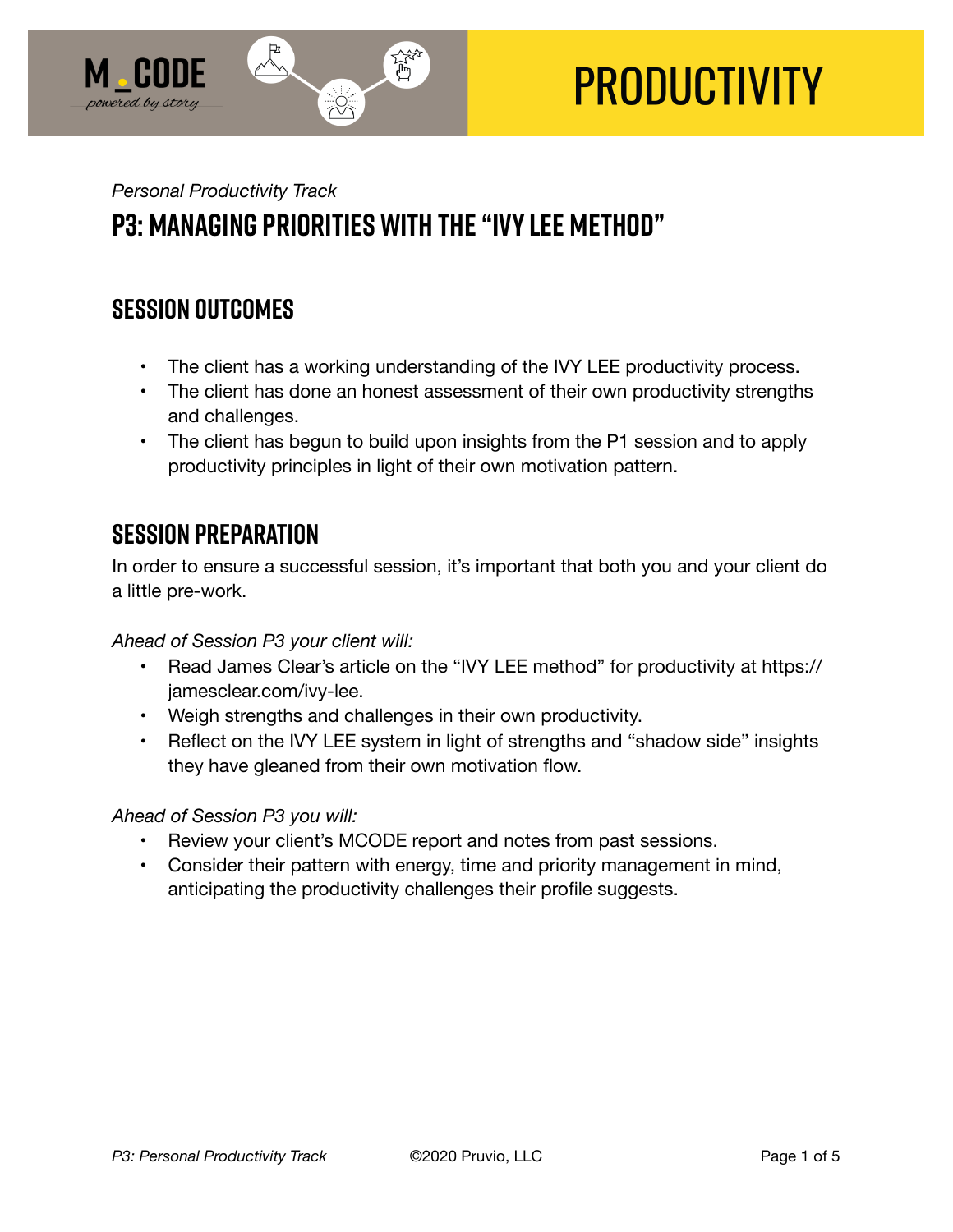# **Communication**

One week ahead of the appointment send an email message similar to this to your client:

*Greetings \_\_\_\_\_\_\_\_,* 

*I'm looking forward to connecting again with you on our next coaching session on \_\_\_\_\_\_ at \_\_\_\_\_\_ [via Zoom (the link is here)] or face to face at (address). This will be our third session in the MCODE Personal Productivity Coaching Track and we'll build on progress we've made in our time together to continue to frame up your capacity to "get things done."* 

*Our last session together was an "open conversation" format and we discussed \_\_\_\_\_\_\_, and in response you committed to \_\_\_\_\_\_\_\_. We'll begin our next session – before diving into our main topic – with you sharing some of how this commitment is playing out. I look forward to hearing of your progress and any questions you have or challenges you've faced.* 

*Our focus for the upcoming personal productivity session (P3) will be setting priorities and executing on them.* 

*To gain the most from Session P3 I suggest you work through the following preparations: Read James Clear's short article on the "Ivy Lee method" for productivity at https:// jamesclear.com/ivy-lee].* 

*Weigh strengths and challenges in your own productivity.* 

*Reflect on the IVY LEE system in light of the insights you have already gleaned exploring your own motivation flow.* 

*Come ready to discuss some live examples of your own productivity challenges. I look forward to our time together.* 

*Sincerely,* 

*\_\_\_\_\_\_\_\_\_\_\_\_\_\_\_\_\_\_\_\_\_\_\_\_\_\_ Certified MCODE Practitioner*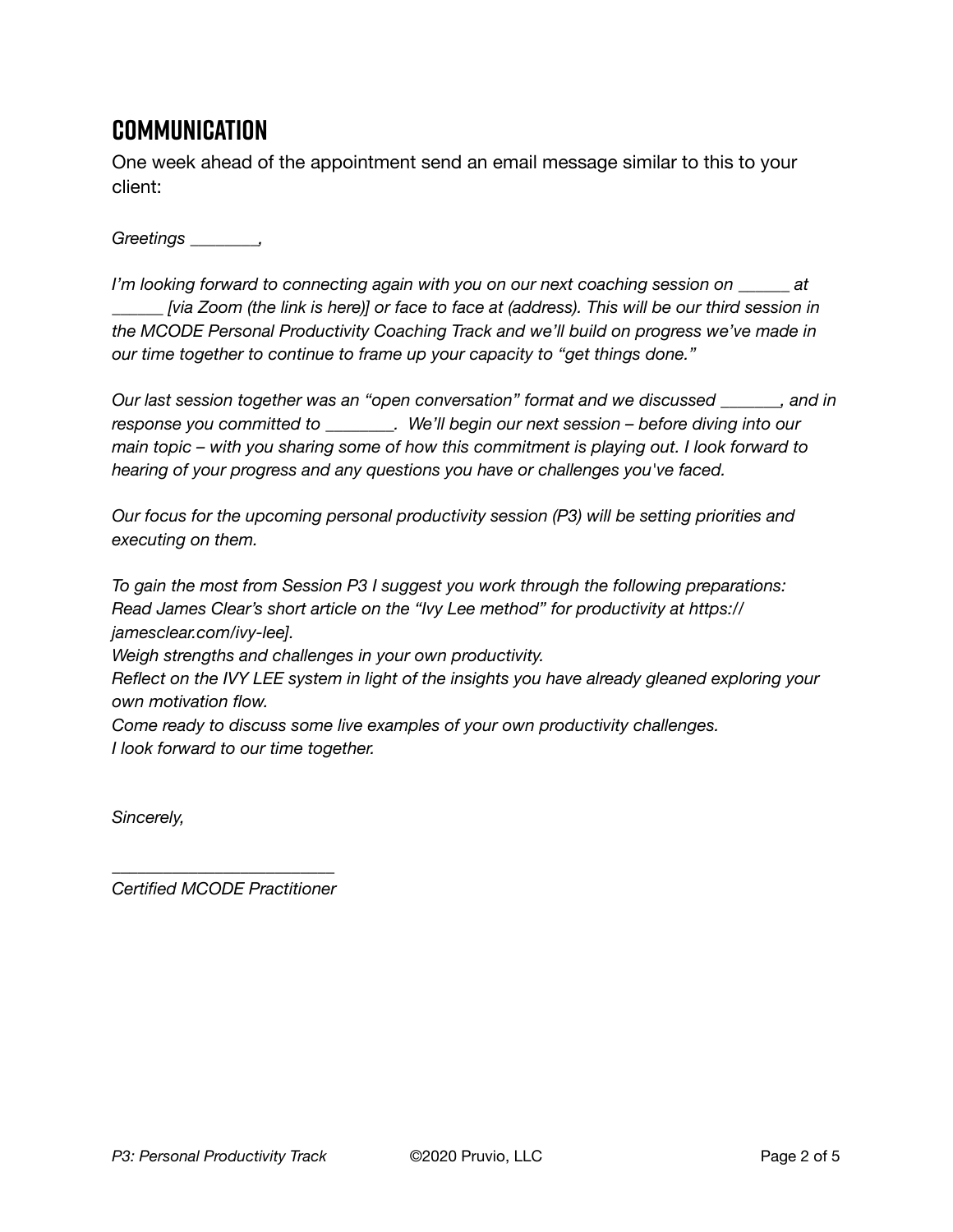# **SESSION OUTLINE**

#### **Meet + Greet [2 minutes]:**

*Practitioner Note: Come with something personal to share with your client (no more than 30 seconds of this 2 minute block). Then ask them to share, and follow up with at least one probing question.* 

**Transition / Accountability [2 minutes]:** "Our last session together was an "open conversation" format and we discussed \_\_\_\_\_\_\_. In response you committed to \_\_\_\_\_\_\_\_. How is this commitment playing out?" [Client responds].

**Transition / Preview [1 Minute]:** "Today we are going to explore the IVY LEE productivity process, weighing this against an honest assessment of your own productivity strengths and challenges. Then, in light of what you're learning about your own motivation pattern and what we've already explored in our first two productivity sessions, you'll continue to hone your personalized plan for productivity."

*Practitioner Note: For each coaching session – whether it is a choreographed format*  like this one or an open discussion format – keep the F.L.O.W. coaching model front *and center in your mind. Make running notes through the session and keep track of where you are in the model and particularly when you transition from one segment to another. Make note of specifically where in the F.L.O.W. pattern you are seeing the energy and the "aha" moments. These will be key insights when you guide the client to potential action items at the the "W.ork It" segment of the F.L.O.W. model. Also, keep close tabs on the clock. It's the coach's responsibility to strike the healthy balance between following the improvisation of the session WITHIN the bounds of time and topic. This takes practice, and watching the clock is vital.* 

## **Consultative Coaching Conversation [15 minutes]**

**Context [3 minutes]:** "How do you feel when someone 'wastes' your time? Let's find out... *[Begin stopwatch and wait silently for one minute].* "That was one minute, of your life, *off* your life. How did that feel, that I had you doing nothing, getting nothing for a full 60 seconds?" *[Client responds]*. "There are 525,600 minutes in one year, so the minute we just wasted doesn't seem like much. But wasting one still nags on us because *squandered bits of time adds up.* We've all gotten to 5:00 pm feeling "I didn't get anything done!" But, there *is* a silver bullet to getting more accomplished: STOP MANAGING TIME; START MANAGING YOUR PRIORITIES."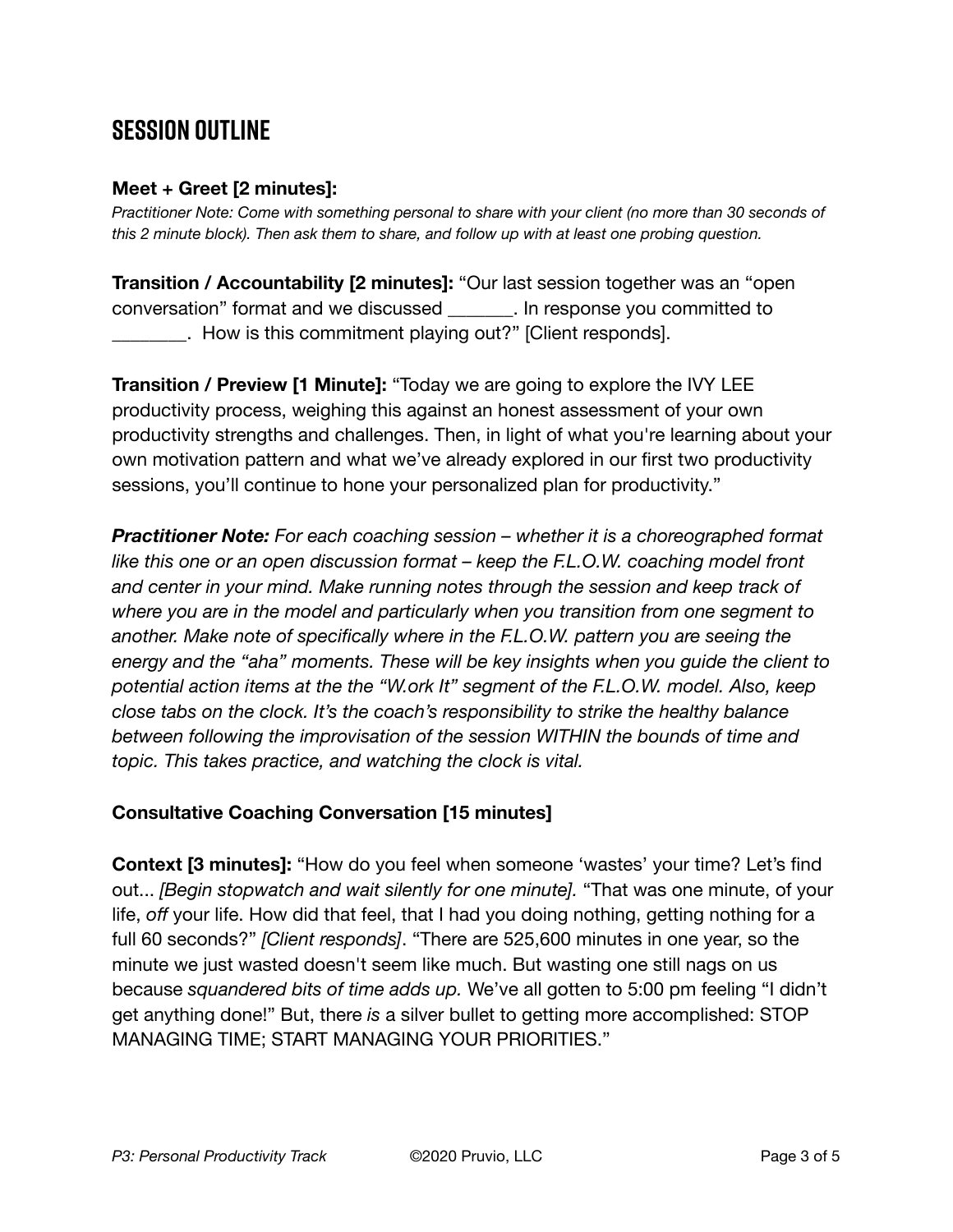**Content review and response [12 minutes]:** "As part of preparation I suggested that you review James Clear's article on the Ivy Lee method for prioritizing tasks.

- How did the Ivy Lee process strike you?
- Is this relevant for you? Why or why not?
- In light of what we've explored over the last two sessions regarding your own level of productivity, how might this principle fit into your own prioritization and execution process?"

#### *Practitioner Notes:*

- *Follow the natural flow of this conversation.*
- Express observations at natural breaks in the conversation. Add in that Ivy Lee is effective *because:* 
	- *It's simple enough to work.*
	- *It forces single-tasking; multi-tasking is a myth.*
	- *It forces decision-making.*
	- *It creates focus*
- *Listen for connections with their motivational flow; remember to keep at hand their report and your notes of their motivation flow pattern.*
- *As always, watch the clock.*

### **Current Challenge [25 Minutes]:**

*Practitioner Note: In this section you will guide your client to surface one pressing productivity challenge where prioritizing action is needed. Your goal is to help surface the client's F.L.O.W. (F.ind Out, L.earn About, O.wn, W.ork It) for this challenge.* 

*Find Out:* "In what specific assignment or responsibility do you find your productivity stalled?"

*L.earn About:* Given what you have already explored regarding your motivational flow, and what we have examined about prioritization in the Ivy Lee method, what do you believe is the core issue behind your productivity challenge?

**O.wn:** "Is there a 'shadow side' tendency in your motivation flow that sheds light on this? Have you seen similar productivity challenges in other domains? How do your achievement stories suggest you have been most productive in the past?"

*W.ork it:* "Given what you have learned about your motivation flow and about key productivity principles, if you were to make one change today that would have the most positive impact, what might it be? Is that your commitment?"